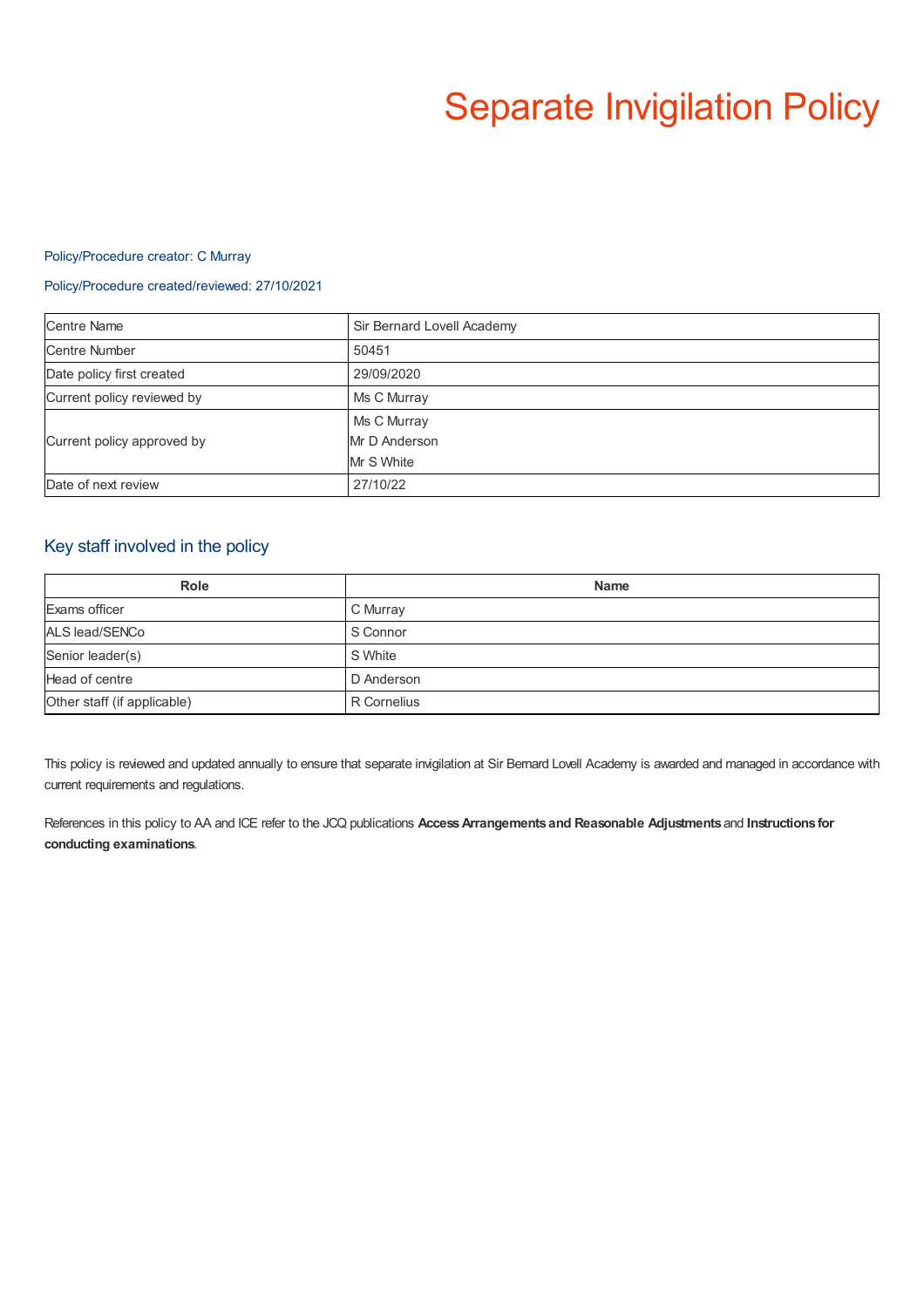# Introduction

Separate invigilation within the centre is an available access arrangement as defined in the JCQ regulations. This is an arrangement where a candidate with an established difficulty may be eligible to take an examination accommodated in a room on a one-to-one basis and separate to the main cohort.

# Purpose of the policy

The purpose of this policy is to confirm the criteria when this arrangement may be considered and granted for a candidate at Sir Bernard Lovell Academy in compliance with the regulations.

## 1. Decisions on the awarding of the arrangement

At Sir Bernard Lovell Academy, decisions on the awarding of the arrangement are made by:

S Connor R Cornelius C Murray S White

Decisions are based on:

- Whether the candidate has a substantial and long term impairment which has an adverse effect (AA 5.16)
- The candidate's normal way of working within the centre (AA 5.16)
- Ensuring the proposed arrangement does not unfairly disadvantage or advantage the candidate (AA 4.2.1)

Additional information:

Not applicable

## 2. Criteria for the awarding of the arrangement

Separate invigilation will be considered where the arrangement would prevent a candidate from being placed at a substantial disadvantage and where the following conditions are met:

- The candidate has an established difficulty as defined in section 5.16 of the JCQ's **AccessArrangements and Reasonable Adjustments** publication (ICE 14.18)
- (updated 2021/22) The candidate has a long-term medical condition or long term social, emotional and mental health needs (AA 5.16)
- The candidate's difficulties are established within the centre and known to relevant staff or a senior member of staff with pastoral responsibilities (AA 5.16)
- (updated 2021/22) Separate invigilation reflects the candidate's normal way of working in internal tests and mock examinations because of a long term medical condition or long term social, emotional and mental health needs (AA 5.16)
- Where a candidate is subject to separate invigilation within the centre, the regulations and guidance within the JCQ publication **Instructions for conducting examinations**will be adhered to, particularly in relation to accommodation and invigilation arrangements (ICE 14.18)

Additional information:

Not applicable